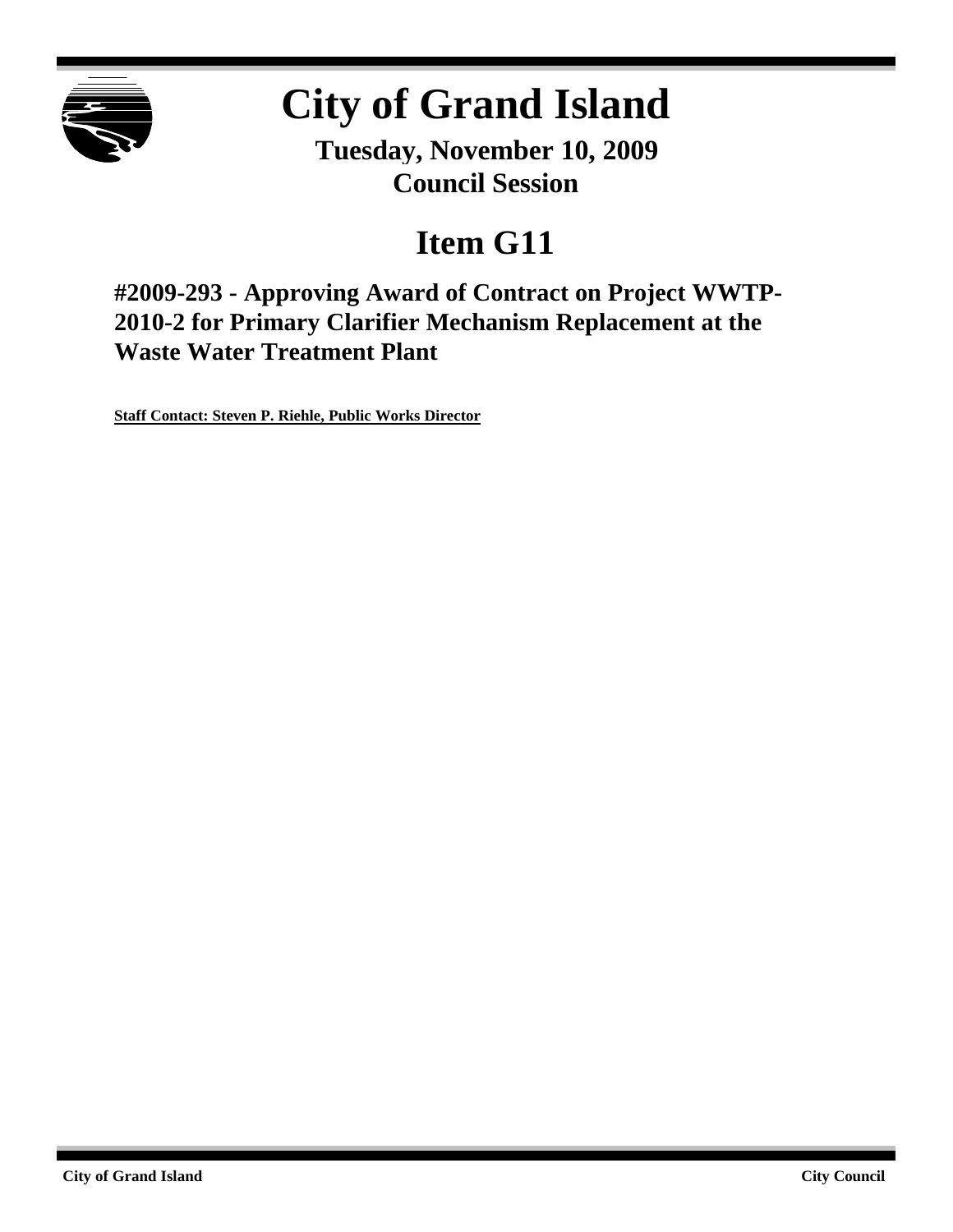## **Council Agenda Memo**

| From:                          | Steven P. Riehle, Public Works Director                                                                                                        |  |  |  |  |
|--------------------------------|------------------------------------------------------------------------------------------------------------------------------------------------|--|--|--|--|
| <b>Meeting:</b>                | November 10, 2009                                                                                                                              |  |  |  |  |
| Subject:                       | Approving Award of Contract on Project WWTP-2010-2 for<br>Primary Clarifier Mechanism Replacement at the Waste Water<br><b>Treatment Plant</b> |  |  |  |  |
| <b>Item <math>\#</math>'s:</b> | $G-11$                                                                                                                                         |  |  |  |  |
| $Presenter(s):$                | Steven P. Riehle, Public Works Director                                                                                                        |  |  |  |  |

#### **Background**

The City Council approved an agreement with Black & Veatch of Kansas City, Missouri on May 12, 2009 for professional consulting engineering services on the Primary Clarifier Mechanism Replacement for the Waste Water Treatment Plant.

Design work was completed with construction plans and specifications approved by the Nebraska Department of Environmental Quality (NDEQ) and the Public Works Division of the City of Grand Island in September of 2009. The advertisement to bidders for the project was published in the Grand Island Daily Independent on September 28, 2009.

#### **Discussion**

Five (5) bids were received on October 27, 2009 and reviewed by the Black & Veatch and the Waste Water Division of the Public Works Department.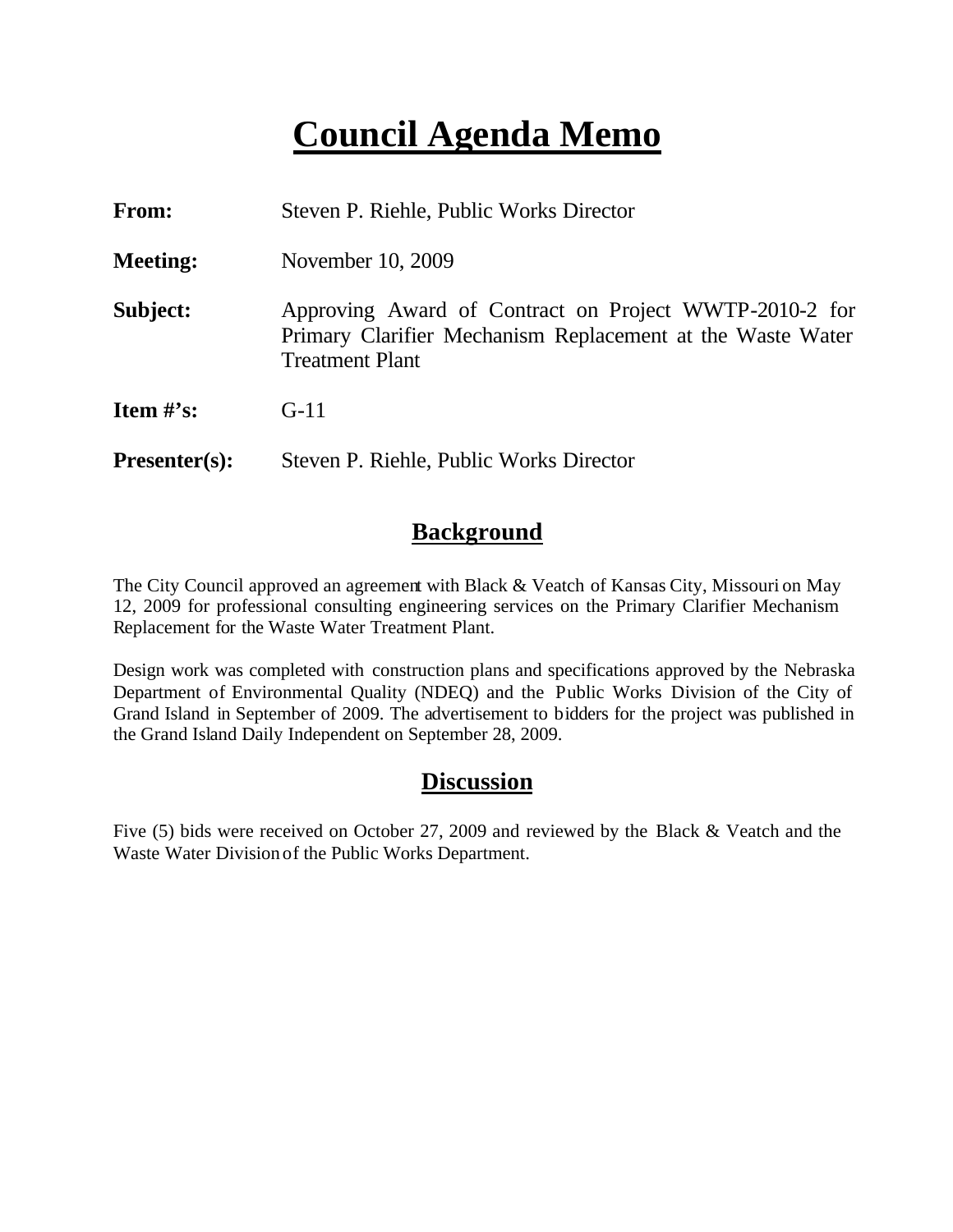| Bidder                                                                                                  | Oakview<br>Construction Inc. | <b>JS</b> Haren<br>Company | Eriksen<br>Construction | <b>BRB</b> Contractors<br>Inc. | Diamond<br>Engineering Co |
|---------------------------------------------------------------------------------------------------------|------------------------------|----------------------------|-------------------------|--------------------------------|---------------------------|
| Lump Sum<br><b>Including Work</b><br>for bid<br>alternatives A, B,<br>C, and D                          | \$602,400.00                 | \$607,000.00               | \$618,400.00            | \$679,000.00                   | \$833,505.59              |
| Deductive<br>Alternative A<br>Peripheral<br><b>Inclined Baffles</b><br>in Primary<br>Clarifier No. 1    | \$17,500.00                  | \$12,000.00                | \$13,400.00             | \$19,000.00                    | \$23,023.30               |
| Deductive<br>Alternative B<br>Peripheral<br><b>Inclined Baffles</b><br>in Primary<br>Clarifier No. 2    | \$20,800.00                  | \$12,000.00                | \$17,000.00             | \$22,000.00                    | \$28,061.56               |
| Deductive<br>Alternative C<br>Energy<br>Dissipating Inlets                                              | \$6,000.00                   | \$5,000.00                 | \$6,700.00              | \$8,000.00                     | \$18,217.12               |
| Deductive<br><b>Alternative D</b><br><b>Epoxy Coating</b><br>and Crack Repair<br>of Effluent<br>Troughs | \$11,326,00                  | \$10,000.00                | \$8,500.00              | \$20,000.00                    | \$23,298.00               |
| <b>Additional Items</b>                                                                                 |                              |                            |                         |                                |                           |
| <b>Crack Repair</b><br>Above 300 L.F.                                                                   | \$12.00 L.F.                 | \$18.00 L.F.               | \$9.00 L.F.             | \$10.00 L.F.                   | \$55.00 L.F.              |
| Crack Repair<br>Above 5 L.F.                                                                            | \$500.00 Cu. Ft.             | \$1,200.00 Cu. Ft.         | \$108.00 Cu. Ft.        | \$500.00 Cu. Ft.               | \$239.70 Cu. Ft.          |

There were no exceptions. The bids for the project were below the estimate because of the timing of the bid opening and significant competition in today's construction market.

Oakview Construction, Inc. of Red Oak, Iowa submitted a bid in accordance with the terms of the advertisement of bids and plans and specifications and all other statutory requirements contained therein.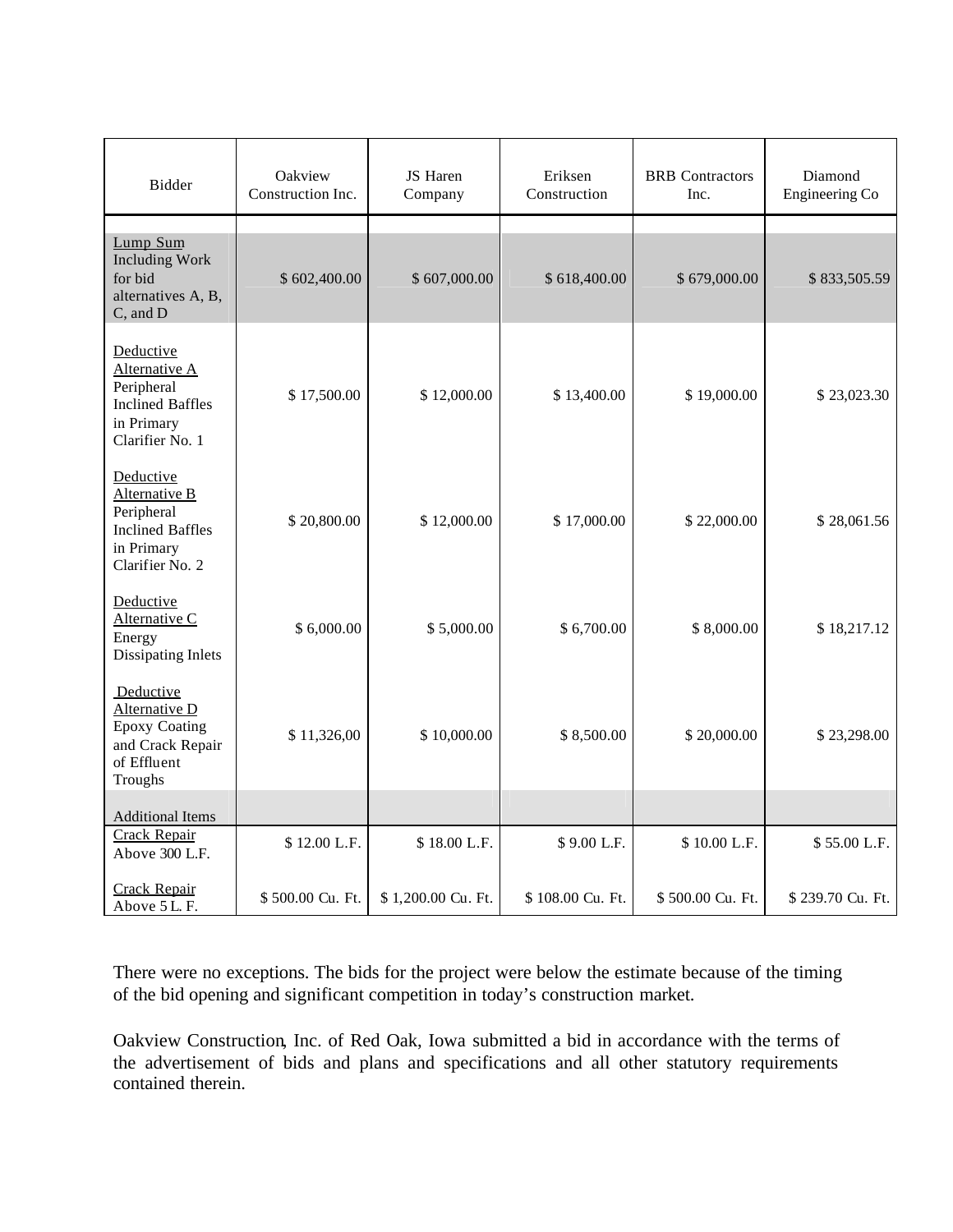### **Alternatives**

It appears that the Council has the following alternatives concerning the issue at hand. The Council may:

- 1. Move to approve a resolution awarding the bid and authorizing the Mayor to execute a contract with Oakview Construction, Inc. of Red Oak, Iowa.
- 2. Refer the issue to a Committee.
- 3. Postpone the issue to future date.
- 4. Take no action on the issue.

## **Recommendation**

Public Works Administration and the engineering firm Black & Veatch recommend that the Council approve a Resolution awarding the bid to Oakview Construction, Inc. of Red Oak, Iowa and authorize the mayor to sign the contract that includes all of the deductive alternatives. Funding for this project will be drawn from cash reserves in the wastewater utility.

### **Sample Motion**

Move to award the bid to Oakview Construction, Inc. of Red Oak, Iowa for Primary Cla rifier Mechanism Replacement at the Waste Water Treatment Plant.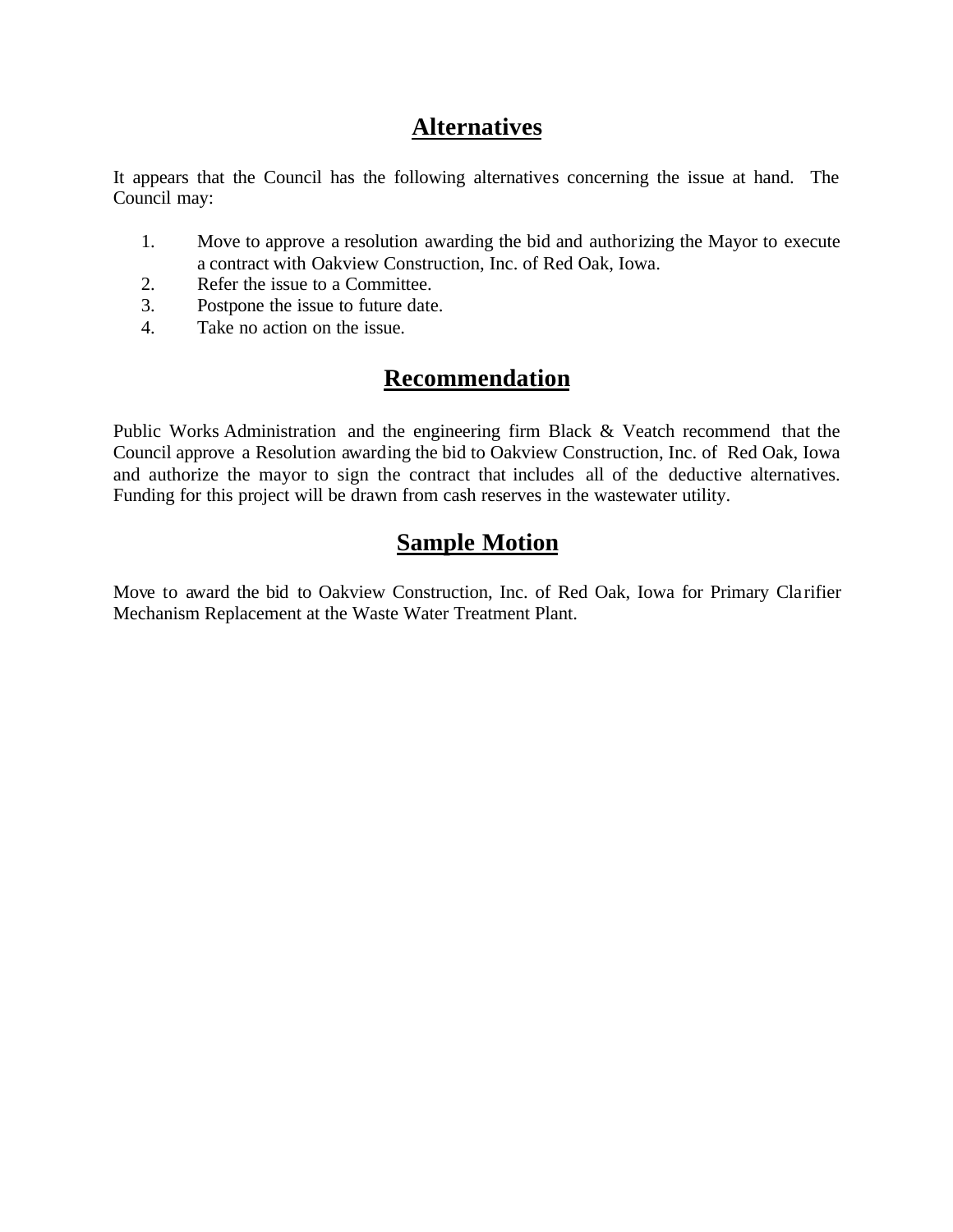#### *Purchasing Division of Legal Department* **INTEROFFICE MEMORANDUM**



Wes Nespor, Purchasing Agent

*Working Together for a Better Tomorrow, Today*

#### **BID OPENING**

| <b>BID OPENING DATE:</b>      | October 27, 2009 at 11:00 a.m.                                        |  |  |  |
|-------------------------------|-----------------------------------------------------------------------|--|--|--|
| <b>FOR:</b>                   | <b>Primary Clarifier Mechanism Replacement</b><br>Project WWTP-2010-2 |  |  |  |
| <b>DEPARTMENT:</b>            | <b>Public Works</b>                                                   |  |  |  |
| <b>ESTIMATE:</b>              | \$1,008,800.00                                                        |  |  |  |
| <b>FUND/ACCOUNT:</b>          | 53030054-85213-53007                                                  |  |  |  |
| <b>PUBLICATION DATE:</b>      | <b>September 28, 2009</b>                                             |  |  |  |
| <b>NO. POTENTIAL BIDDERS:</b> | 11                                                                    |  |  |  |

#### **SUMMARY**

| <b>Bidder:</b>           | <b>Eriksen Construction</b> |                                        | Diamond Engineering Co. |                                 |
|--------------------------|-----------------------------|----------------------------------------|-------------------------|---------------------------------|
|                          | <b>Blair, NE</b>            |                                        | <b>Grand Island, NE</b> |                                 |
| <b>Bid Security:</b>     |                             | <b>Travelers Casualty &amp; Surety</b> |                         | <b>Universal Surety Company</b> |
| <b>Exceptions:</b>       | <b>None</b>                 |                                        | <b>None</b>             |                                 |
| <b>Base Bid Price:</b>   | \$618,400.00                |                                        | \$833,505.59            |                                 |
| <b>Alternative A:</b>    | \$13,400.00                 |                                        | \$<br>23,023.30         |                                 |
| <b>Alternative B:</b>    | \$<br>17,000.00             |                                        | \$<br>28,061.56         |                                 |
| <b>Alternative C:</b>    | \$<br>6,700.00              |                                        | \$<br>18,217.12         |                                 |
| <b>Alternative D:</b>    | \$<br>8,500.00              |                                        | \$<br>23,298.00         |                                 |
| <b>Crack Repair 300:</b> | \$<br>9.00                  | per linear ft                          | \$<br>55.00             | per linear ft.                  |
| Crack Repair 5 cu. ft.\$ | 108.00                      | per cubic ft                           | \$<br>239.70            | per cubic ft.                   |
|                          |                             |                                        |                         |                                 |

| <b>Bidder:</b>         | <b>BRB</b> Contractors, Inc.  | <b>J. S. Haren Company</b> |  |  |
|------------------------|-------------------------------|----------------------------|--|--|
|                        | Topeka, KS                    | Athens, TN                 |  |  |
| <b>Bid Security:</b>   | <b>Hartford Fire Ins. Co.</b> | <b>Ullico Casualty Co.</b> |  |  |
| <b>Exceptions:</b>     | <b>None</b>                   | <b>None</b>                |  |  |
| <b>Base Bid Price:</b> | \$679,000.00                  | \$607,000.00               |  |  |
| <b>Alternative A:</b>  | 19,000.00                     | \$12,000.00                |  |  |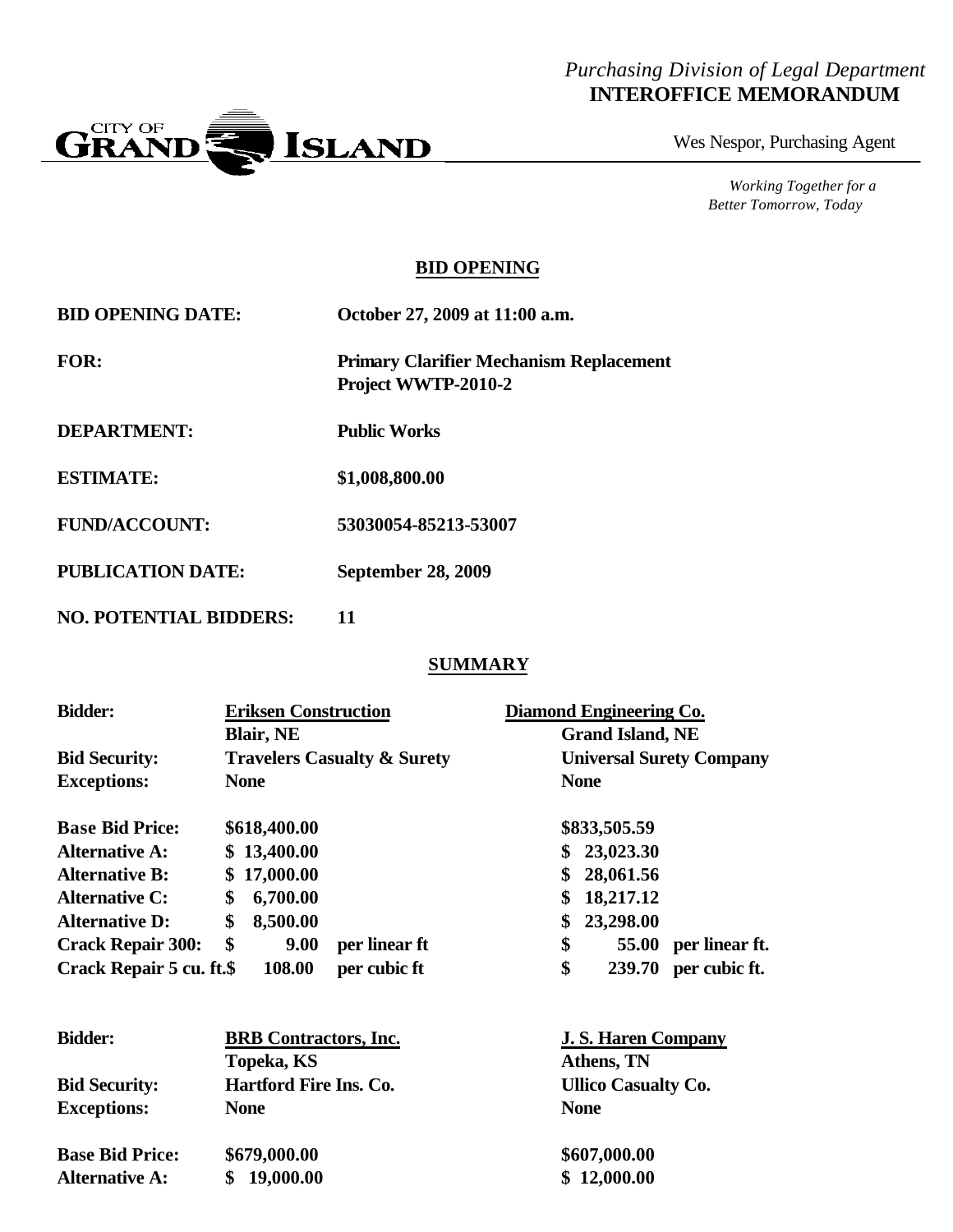| <b>Alternative B:</b>              | \$22,000.00  |                | \$12,000.00  |                |
|------------------------------------|--------------|----------------|--------------|----------------|
| <b>Alternative C:</b>              | 8,000.00     |                | \$ 5,000.00  |                |
| <b>Alternative D:</b>              | \$20,000.00  |                | \$10,000.00  |                |
| Crack Repair 300: \$               | <b>10.00</b> | per linear ft. | <b>18.00</b> | per linear ft. |
| Crack Repair $5$ cu. ft. $$500.00$ |              | per cubit ft.  | \$1,200.00   | per cubic ft.  |

| <b>Bidder:</b>           |    | <b>Oakview Construction, Inc.</b> |                |  |  |  |
|--------------------------|----|-----------------------------------|----------------|--|--|--|
|                          |    | <b>Red Oak, IA</b>                |                |  |  |  |
| <b>Bid Security:</b>     |    | Liberty Mutual Ins. Co.           |                |  |  |  |
| <b>Exceptions:</b>       |    | <b>None</b>                       |                |  |  |  |
| <b>Base Bid Price:</b>   |    | \$602,400.00                      |                |  |  |  |
| <b>Alternative A:</b>    |    | \$17,500.00                       |                |  |  |  |
| <b>Alternative B:</b>    |    | \$20,800.00                       |                |  |  |  |
| <b>Alternative C:</b>    | \$ | 6,000.00                          |                |  |  |  |
| <b>Alternative D:</b>    |    | \$11,326.00                       |                |  |  |  |
| <b>Crack Repair 300:</b> | \$ | 12.00                             | per linear ft. |  |  |  |
| Crack Repair 5 cu. ft.\$ |    | 500.00                            | per cubic ft.  |  |  |  |

Dale Shotkoski, City Attorney Wes Nespor, Purchasing Agent Jeff Pederson, City Administrator John Henderson, WWTP

cc: Steve Riehle, Public Works Director Catrina DeLosh, PW Admin. Assist.

**P1375**